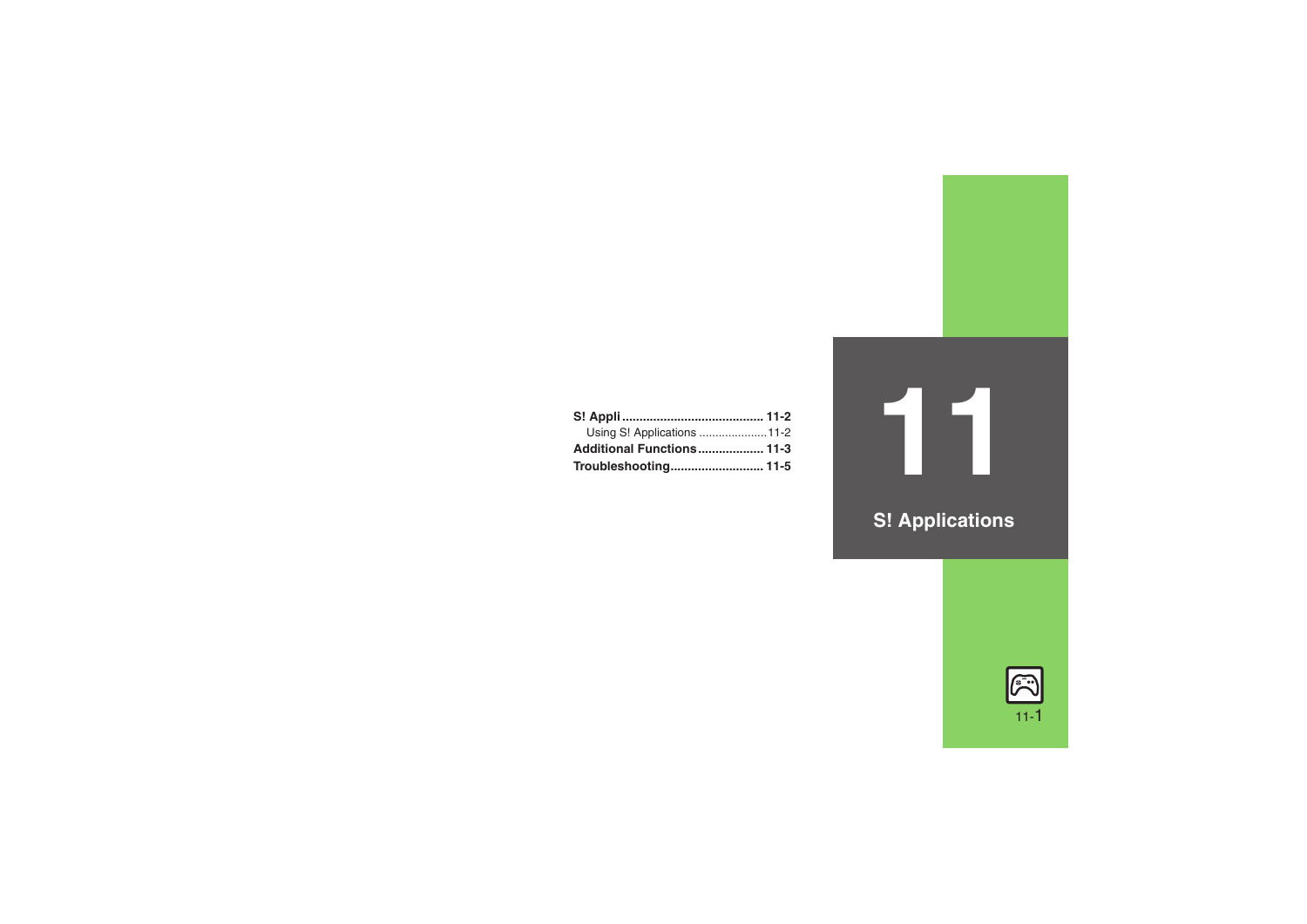## <span id="page-1-0"></span>**S! Appli**

# <span id="page-1-1"></span>**Using S! Applications**

Try out the preloaded S! Applications or download and use 931SH-compatible S! Applications, including games. Refer to the S! Application's help menu or the source Internet site, etc. for operational instructions.

#### **Remote Control**

. Use *Familink Remote* S! Application (Japanese) to control a TV, VCR, etc. via infrared.

| S! Appli Library                                                                                                                  |  |  |  |  |  |
|-----------------------------------------------------------------------------------------------------------------------------------|--|--|--|--|--|
| Appli Library<br>S!                                                                                                               |  |  |  |  |  |
| Download                                                                                                                          |  |  |  |  |  |
| SDコンテンツと" ューア<br>156KB                                                                                                            |  |  |  |  |  |
| S! Appli Library                                                                                                                  |  |  |  |  |  |
| <b>Select application</b>                                                                                                         |  |  |  |  |  |
| <b>Network S! Applications</b>                                                                                                    |  |  |  |  |  |
| • A message appears indicating that<br>Internet connection is required. Follow<br>onscreen instructions.<br><b>Incoming Calls</b> |  |  |  |  |  |
| • Incoming calls automatically pause                                                                                              |  |  |  |  |  |

1*MENU* **or** % <sup>S</sup> *S! Appli*

- .• Incoming calls automatically pause S! Application.
- **Opening S! Appli Notification History**
	- **In** 2**,** *Notification History*

|  | <b>Exiting S! Applications</b>                                                                                           |  |  |  |  |  |  |
|--|--------------------------------------------------------------------------------------------------------------------------|--|--|--|--|--|--|
|  | ╦                                                                                                                        |  |  |  |  |  |  |
|  |                                                                                                                          |  |  |  |  |  |  |
|  | Fxit?                                                                                                                    |  |  |  |  |  |  |
|  |                                                                                                                          |  |  |  |  |  |  |
|  | Suspend                                                                                                                  |  |  |  |  |  |  |
|  | Resume                                                                                                                   |  |  |  |  |  |  |
|  | End                                                                                                                      |  |  |  |  |  |  |
|  | End                                                                                                                      |  |  |  |  |  |  |
|  | <b>Pausing S! Applications</b>                                                                                           |  |  |  |  |  |  |
|  | In $\Theta$ , Suspend                                                                                                    |  |  |  |  |  |  |
|  | <b>Resuming S! Applications</b><br>$MENU$ or $\odot$ $\blacktriangleright$ Resume<br>Select Cancel to open Main Menu and |  |  |  |  |  |  |
|  |                                                                                                                          |  |  |  |  |  |  |
|  |                                                                                                                          |  |  |  |  |  |  |
|  | keep the S! Application paused.<br>Select <b>End</b> to end the S! Application.                                          |  |  |  |  |  |  |
|  |                                                                                                                          |  |  |  |  |  |  |

### **Advanced**



**O[Downloading S!](#page-2-1) Applications CAdjusting S! [Application sound volume](#page-2-2) C[Canceling surround effect](#page-2-3) CSetting handset responses to incoming** [transmissions](#page-2-4) (Setting S! [Application to activate in Standby](#page-2-5) ([Setting Permissions](#page-2-6) ([Opening properties](#page-2-7) (**[P.11-3](#page-2-1)**) CMoving S! [Applications to Memory Card](#page-3-0) CChanging S! [Application settings](#page-3-1) ©Deleting S! [Applications](#page-3-2) C[Restoring default S!](#page-3-3) Application settings **■ [Restoring default S!](#page-3-4) Appli Library ■ [Synchronizing Memory Card S!](#page-3-5) Applications with 931SH ■ Opening Java<sup>™</sup> [license information](#page-3-6) ([P.11-4](#page-3-0))**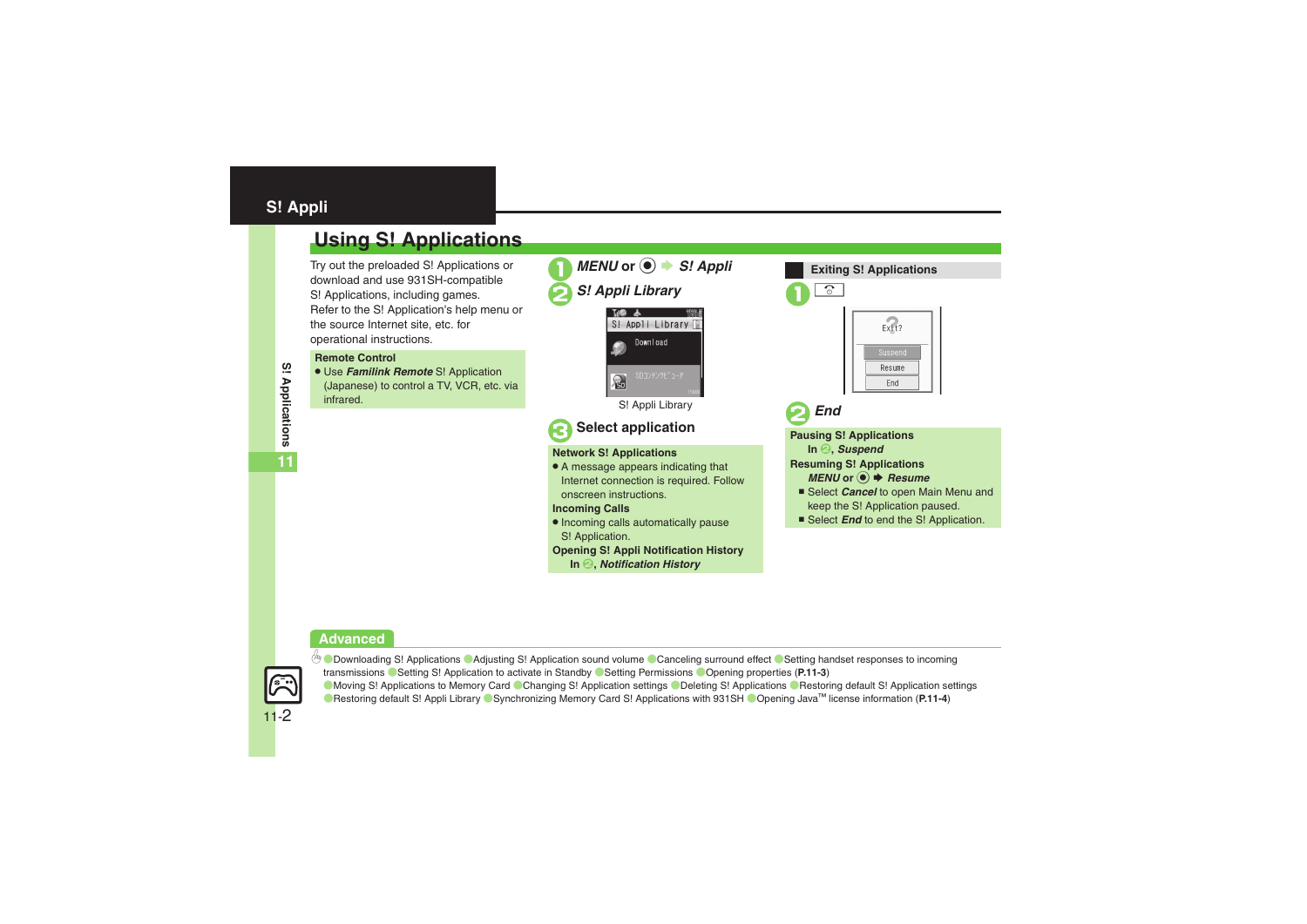<span id="page-2-0"></span>**Additional Functions**

### **S! Applications**

<span id="page-2-4"></span><span id="page-2-3"></span><span id="page-2-2"></span><span id="page-2-1"></span>

| <b>Downloading</b><br><b>S! Applications</b>              | MENU or $\bullet$ $\bullet$ S! Appli $\bullet$ S! Appli Library $\bullet$<br><b>Download</b>                                                    |  |  |  |
|-----------------------------------------------------------|-------------------------------------------------------------------------------------------------------------------------------------------------|--|--|--|
|                                                           | • Follow onscreen instructions.                                                                                                                 |  |  |  |
| <b>Adjusting</b><br><b>S! Application</b><br>sound volume | MENU or $\textcircled{\bullet}$ $\textbullet$ S! Appli $\textbullet$ Settings $\textbullet$<br>Application Volume Adjust level                  |  |  |  |
| Canceling<br>surround effect                              | MENU or $\circledast$ $\Rightarrow$ S! Appli $\Rightarrow$ Settings $\Rightarrow$<br>Surround $\Rightarrow$ Off                                 |  |  |  |
|                                                           | Start Here MENU or $\left( \bullet \right) \Rightarrow S!$ Appli $\Rightarrow$ Settings $\Rightarrow$<br>Calls & Alarms $\Rightarrow$ See below |  |  |  |
| <b>Setting handset</b>                                    | <b>Showing Calls</b><br>Select item Show Call Notice                                                                                            |  |  |  |
| responses to<br>incoming                                  | <b>Pausing S! Application for Incoming Mail</b><br>Incoming Message Message Priority                                                            |  |  |  |
| transmissions                                             | <b>Showing Alarm Notice</b><br>Alarm Alarm Notice                                                                                               |  |  |  |
|                                                           | <b>Showing Incoming S! Appli Notification</b><br><b>Notification Start Notice</b>                                                               |  |  |  |

<span id="page-2-7"></span><span id="page-2-6"></span><span id="page-2-5"></span>

|                                                            | Start Here MENU or $\textcircled{\textcircled{\textcirc}} \Rightarrow S!$ Appli $\Rightarrow$ See below                                                                                                                                                                                                |  |  |  |
|------------------------------------------------------------|--------------------------------------------------------------------------------------------------------------------------------------------------------------------------------------------------------------------------------------------------------------------------------------------------------|--|--|--|
|                                                            | <b>Activating Screensaver</b><br>Settings → Screensaver → Switch On/Off → On                                                                                                                                                                                                                           |  |  |  |
| <b>Setting</b><br>S! Application to<br>activate in Standby | <b>Setting Screensaver</b><br>S! Appli Library → Highlight application →<br>Options or $\Box$ As Screensaver<br>• As Screensaver appears for compatible S! Applications.<br>• Screensaver may not start or operate correctly when<br>an external device (Headphones, etc.) is connected<br>to handset. |  |  |  |
|                                                            | <b>Changing Screensaver Activation Time</b><br>Settings → Screensaver → Activation Time →<br>Enter time $\blacktriangleright$ <i>Accept</i> or $\blacklozenge$                                                                                                                                         |  |  |  |
|                                                            | <b>Disabling Automatic Screensaver Restart</b><br>Settings Screensaver Stop Auto Start On                                                                                                                                                                                                              |  |  |  |
|                                                            | Start Here MENU or (■) → S! Appli → S! Appli<br><i>Library</i> $\Rightarrow$ Highlight application $\Rightarrow$ <i>Options</i> or<br>$\overline{\omega}$ $\rightarrow$ Permission $\Rightarrow$ See below                                                                                             |  |  |  |
| <b>Setting</b><br><b>Permissions</b>                       | <b>Customizing Permissions for S! Appli Operations</b><br>Select item → Select option                                                                                                                                                                                                                  |  |  |  |
|                                                            | <b>Resetting Permission Settings</b><br>Reset Settings > Yes                                                                                                                                                                                                                                           |  |  |  |
| <b>Opening properties</b>                                  | MENU or $\bullet$ $\bullet$ S! Appli $\bullet$ S! Appli Library $\bullet$<br>Highlight application $\rightarrow$ Options or $\boxed{\simeq}$ $\rightarrow$ Details                                                                                                                                     |  |  |  |

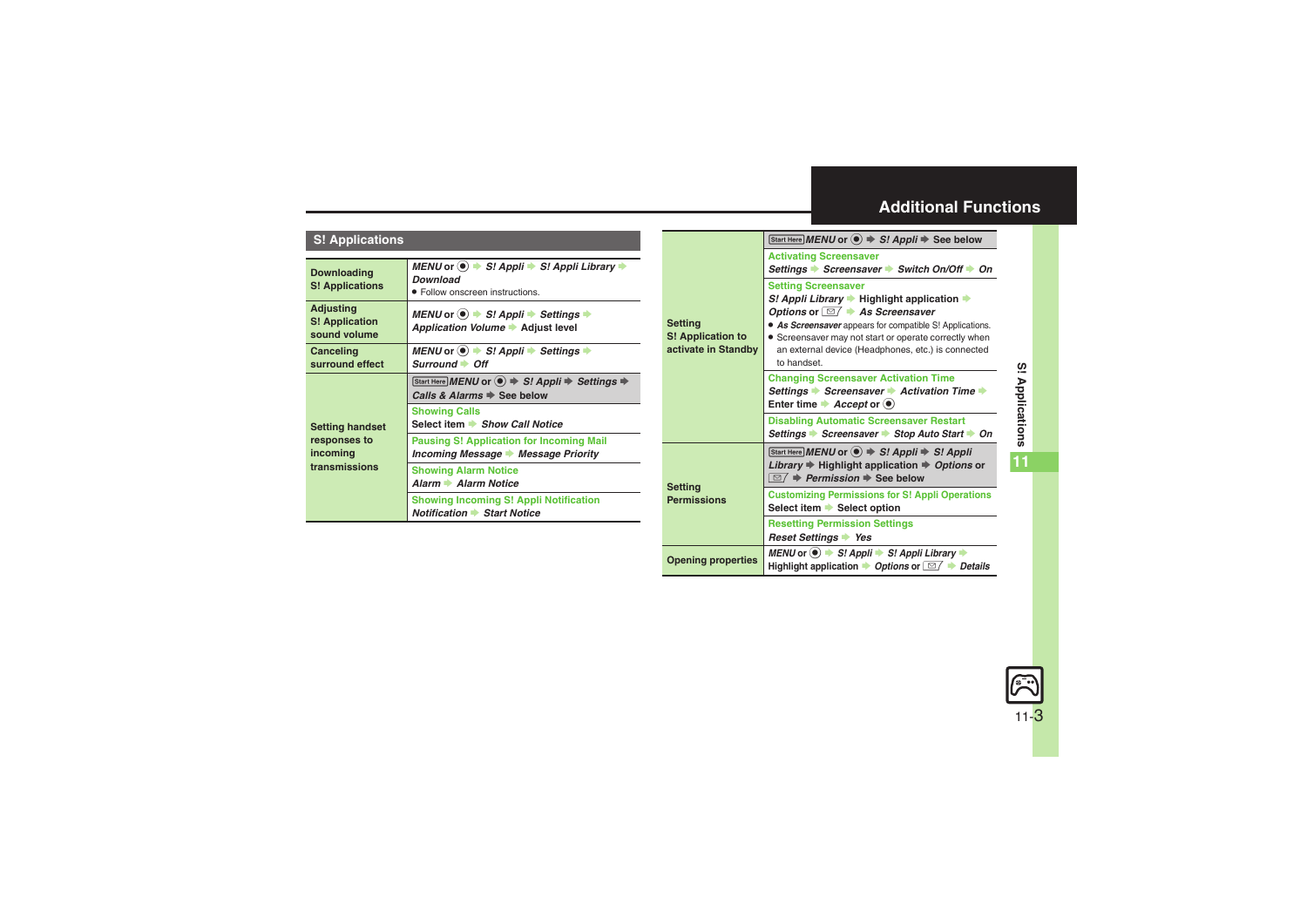<span id="page-3-0"></span>

|  | <b>Moving</b><br><b>S! Applications to</b><br><b>Memory Card</b> | MENU or $\bullet$ $\bullet$ S! Appli $\bullet$ S! Appli Library $\bullet$<br>Highlight application $\blacktriangleright$ Multi Select or $\boxed{Y}$ $\blacktriangleright$<br>Check or $\bullet$ $\bullet$ Options or $\boxed{\cong}$ $\bullet$ Move to Card<br>. When an older version of the S! Application is<br>saved, select Yes or No. Repeat application<br>selection step as needed before pressing Options<br>or $\boxed{\,\,\infty}$ .<br>• Some S! Applications cannot be moved to Memory Card. | <b>Restoring default</b><br><b>S! Application</b><br>settings | MENU or $\bullet$ $\bullet$ S! Appli $\bullet$ Settings $\bullet$ Set to<br>Default Enter Handset Code $\rightarrow$ OK or $\circledast$ $\rightarrow$ Yes                                                                                                                                                                                         |
|--|------------------------------------------------------------------|------------------------------------------------------------------------------------------------------------------------------------------------------------------------------------------------------------------------------------------------------------------------------------------------------------------------------------------------------------------------------------------------------------------------------------------------------------------------------------------------------------|---------------------------------------------------------------|----------------------------------------------------------------------------------------------------------------------------------------------------------------------------------------------------------------------------------------------------------------------------------------------------------------------------------------------------|
|  |                                                                  |                                                                                                                                                                                                                                                                                                                                                                                                                                                                                                            | <b>Restoring default</b><br>S! Appli Library                  | MENU or $\circledast$ $\rightarrow$ S! Appli $\rightarrow$ Settings $\rightarrow$ Memory All<br>Clear $\rightarrow$ Enter Handset Code $\rightarrow$ OK or $\odot$ $\rightarrow$ Yes<br>• Delete IC Card data beforehand. (Procedures to<br>delete IC Card data vary by Lifestyle-Appli; contact<br>Osaifu-Keitai® service providers for details.) |
|  | Changing<br><b>S! Application</b><br>settings                    | Start Here MENU or $\left( \bullet \right) \Rightarrow S!$ Appli $\Rightarrow$ Settings $\Rightarrow$<br>See below                                                                                                                                                                                                                                                                                                                                                                                         |                                                               | · Memory All Clear deletes all downloaded<br>S! Applications and Lifestyle-Applications; Near<br>Chat access restriction will be canceled.                                                                                                                                                                                                         |
|  |                                                                  | <b>Activating Notification Setting</b><br>Synchronizing<br>Notification Setting → On                                                                                                                                                                                                                                                                                                                                                                                                                       |                                                               |                                                                                                                                                                                                                                                                                                                                                    |
|  |                                                                  | <b>Setting Backlight Status</b><br>Backlight → Switch On/Off → Select option<br>• Selecting Normal Settings applies Display                                                                                                                                                                                                                                                                                                                                                                                | <b>Memory Card</b><br><b>S! Applications</b><br>with 931SH    | MENU or $\left( \bullet \right) \rightarrow S!$ Appli $\Rightarrow$ Settings $\Rightarrow$<br>Synchronization Yes                                                                                                                                                                                                                                  |
|  |                                                                  | Backlight setting.                                                                                                                                                                                                                                                                                                                                                                                                                                                                                         | Opening Java <sup>™</sup><br>license information              | MENU or $\left( \bullet \right)$ $\Rightarrow$ S! Appli $\Rightarrow$ Information                                                                                                                                                                                                                                                                  |
|  |                                                                  | <b>Disabling Backlight Flashing</b><br>Backlight $\rightarrow$ Blink $\rightarrow$ Off                                                                                                                                                                                                                                                                                                                                                                                                                     |                                                               |                                                                                                                                                                                                                                                                                                                                                    |
|  |                                                                  | <b>Disabling Vibration</b><br>Vibration $\Rightarrow$ Off                                                                                                                                                                                                                                                                                                                                                                                                                                                  |                                                               |                                                                                                                                                                                                                                                                                                                                                    |
|  | <b>Deleting</b><br><b>S! Applications</b>                        | MENU or $\circledast$ $\Rightarrow$ S! Appli $\Rightarrow$ S! Appli Library $\Rightarrow$<br>Highlight application $\rightarrow$ Options or $\Box$ $\rightarrow$<br>Delete $\rightarrow$ Yes                                                                                                                                                                                                                                                                                                               |                                                               |                                                                                                                                                                                                                                                                                                                                                    |
|  |                                                                  | · Handset Code may be required.<br>• Cancel Screensaver to delete Screensaver<br>S! Application.                                                                                                                                                                                                                                                                                                                                                                                                           |                                                               |                                                                                                                                                                                                                                                                                                                                                    |

<span id="page-3-6"></span><span id="page-3-5"></span><span id="page-3-4"></span><span id="page-3-3"></span> $Yes$ 

**Additional Functions**

<span id="page-3-2"></span><span id="page-3-1"></span>**11**